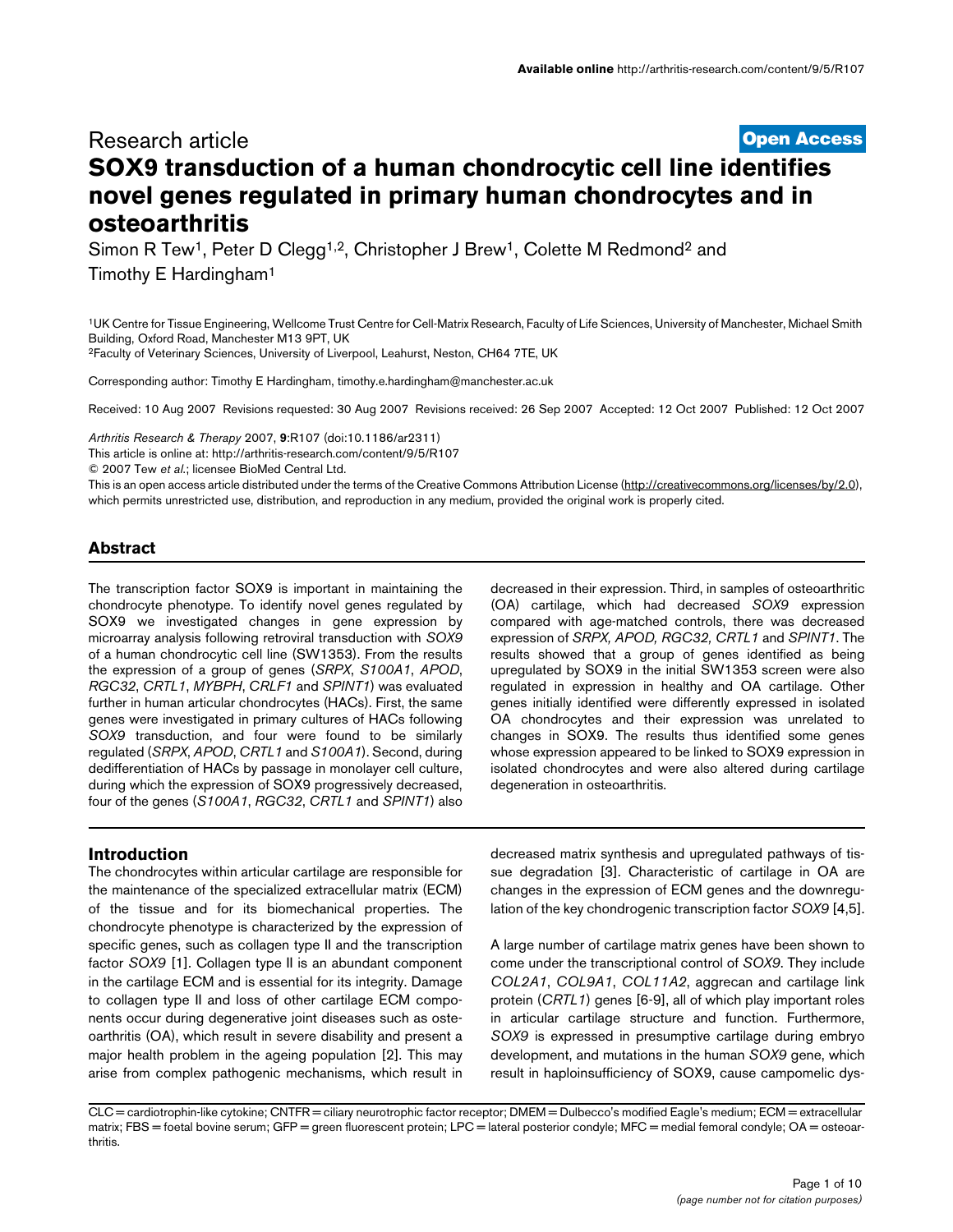plasia with skeletal malformation and dwarfism [10]. Moreover, mice chimaeras containing both wild-type and *SOX9*-null cells develop normally, but there is no contribution by the *SOX9*-null cells towards cartilage formation [11].

The expression of *SOX9* declines rapidly in chondrocytes that are isolated and cultured in monolayer [12], and this is accompanied by a reduction in the expression of cartilage matrix genes such as *COL2A1* [13]. Overexpression of *SOX9* in human chondrocytes passaged in culture increases *COL2A1* expression and increases their capacity to reform a cartilage ECM when placed in chondrogenic culture [14-16]. In view of the importance of *SOX9* in the development and maintenance of the chondrocyte phenotype, its down regulation in OA is clearly likely to contribute to cartilage pathology. We investigated *SOX9* transduction of a human chondrocytic cell line to identify genes that are differentially expressed in the presence by *SOX9*. We then investigated the expression of these genes in both cDNA samples representative of normal or OA cartilage and in primary human articular chondrocytes during culture and dedifferentiation to establish whether they were similarly regulated *in vitro* and in cartilage pathology.

# **Materials and methods Tissue collection**

Osteoarthritic cartilage was obtained from patients undergoing total knee arthroplasty for clinically and radiologically diagnosed OA [17]. Patients were excluded if there was any history of inflammatory arthropathies, or infection within the knee. Normal articular cartilage was obtained from patients undergoing above-knee amputation who had no history of joint disease. All tissue was obtained with fully informed consent and ethical approval. For tissue culture, cartilage from intact regions of joints with clinical confirmation of degenerative OA was harvested and subject to sequential trypsin/collagenase digestion to isolate chondrocytes as previously described [14]. For gene-expression studies, paired full depth samples were taken from each joint (8 normal joints and 15 OA joints), with one sample being harvested from a major loaded area on the medial femoral condyle (MFC), and one from the less loaded lateral posterior condyle (LPC), placed in RNAlater and transferred to the laboratory on ice.

# **Culture and retroviral transduction of cells**

Monolayer cultures of SW1353 cells were kept in Dulbecco's modified Eagles medium (DMEM) supplemented with 10% foetal bovine serum (FBS), 100 units/ml penicillin and 100 units/ml streptomycin (all from Cambrex, Wokingham, UK) at 37°C, 5%  $CO<sub>2</sub>$ . For retroviral transductions, 40% confluent cultures were infected in standard culture medium with an RKAT retrovirus containing a bicistronically expressed cDNA encoding human FLAG tagged *SOX9* and green fluorescent protein (*GFP*), at a titre of  $5 \times 10^6$  [14]. After three repeated transductions, more than 90% of the cells were transduced and the cells were designated SOX9-SW1353. Cells transduced with a *GFP*-only retrovirus were used as controls and designated GFP-SW1353. SOX9 protein was assessed in the cells by immunoblotting using an anti-SOX9 goat polyclonal antibody (H-90, Santa Cruz Biotechnology, Calne UK). Human articular chondrocytes were isolated from cartilage on OA knee joints and maintained in culture in medium (as above) [14]. Cells were harvested for gene-expression analysis within the first week of culture (P0) and after 1 and 2 passages (P1 and P2). HACs were transduced with SOX9 or GFP-only retrovirus at passage 4 after first increasing their proliferation rate by adding platelet derived growth factor BB, transforming growth factor β1 and fibroblast growth factor 2 to the culture medium [14]. Gene expression in these cells was analysed at passage 6–8.

# **Microarray analysis**

Glass spotted microarrays (Human known gene SGC oligo set array number 1) were obtained from the Human Genome Mapping Project. Each glass slide contains 9600 spotted oligonucleotides printed in duplicate, approximately 600 bp in length corresponding to the 3' region of each gene's mRNA. Probes were created from RNA, which was isolated from confluent monolayer cultures of GFP-SW1353 or SOX9- SW1353 using Tri Reagent (Sigma, Poole UK). 50 μg of total RNA was added to 2  $\mu$ g of oligo d(T)<sub>16</sub> (Invitrogen, Paisley, UK) and incubated at 70°C for 10 minutes before snap cooling on ice for 2 minutes. RNA was reverse transcribed to produce a cDNA probe in a labelling mix containing 1× first strand synthesis buffer, 500 μM DTT, 500 μM dATP, 500 μM dTTP, 500 μM dGTP, 100 μM dCTP, 400 units of superscript II reverse transcriptase (Invitrogen) and either 100 μM Cy3– dCTP or 100 μM Cy5–dCTP (Amersham, Uxbridge, UK). Labelling reactions were incubated for 2 hours at 42°C before adding EDTA to 1 mM to stop the reaction. RNA in the samples was degraded by adding sodium hydroxide to 25 mM and heating at 70°C for 10 minutes. Samples were neutralised by addition of hydrochloric acid, and labelled cDNA was purified using a PCR clean up kit (Qiagen, Crawley UK). The purified probe was eluted in 50 μl of nuclease free water and combined with 10 μg of human Cot-1 DNA, 6 μg oligo d(A)<sub>10-20</sub>, and 3  $\mu$ g oligo d(T)<sub>16</sub> (all from Invitrogen), and the volume reduced to 18 μl by vacuum centrifugation. The probe was then combined with 18  $\mu$ l of a 2× hybridisation solution (final concentration:  $25\%$  formamide,  $5 \times SSC$  and  $0.1\%$  SDS), boiled for 3 minutes and hybridised overnight at 42°C under a glass cover slip. The arrays were then washed for 3 minutes each in 2× SSC, 0.1× SSC/0.1% SDS, and 0.1× SSC. Raw intensities at 635 nm and 532 nm were obtained for analysis from four independently probed arrays using the same starting RNA sample using a GenePix 4000A confocal microarray scanner. This data was imported into MaxDView software [18] and each pair of red/green measurements were subjected to intensity-dependant normalization. This removed intensitydependent bias introduced by the use of the two different fluorophores as probe labels using the Loess (Lowess)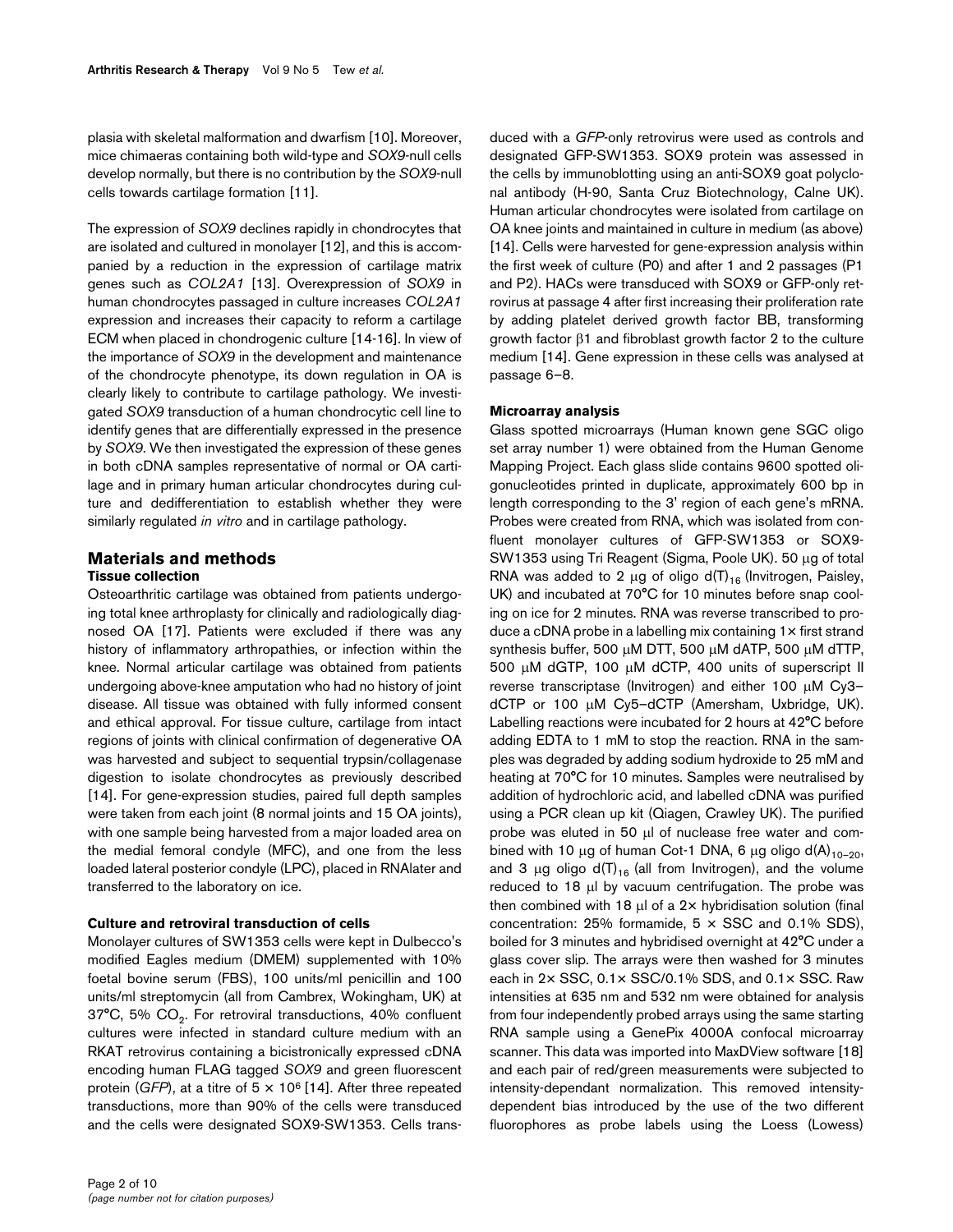method [19] and converted the data to a log ratio with the mean set to zero following normalisation. Quadruplicate log ratios were averaged and standard deviations were determined. In addition, *t*-tests were carried out comparing the four replicates to zero to determine potentially significantly regulated genes. Data was filtered to display only those genes with *P* < 0.05 and greater than twofold change in expression. Raw data from each individual channel of each array was also subjected to principle components analysis (PCA) and hierarchical clustering following normalisation of data (log2, mean set to 0 and standard deviation set to 1) using Partek software. All pre-normalised data has been submitted to MIAMExpress [20] at the European Bioinformatics Institute to allow public access (ArrayExpress Accession number E-MEXP-826).

### **RNA extraction and cDNA synthesis**

#### *Cell culture*

Total RNA was prepared from monolayer SW1353 and HAC cultures using Tri Reagent. cDNA was synthesised from 1 μg of total RNA using M-MLV reverse transcriptase and primed with random hexamers oligonucleotides (Promega, Southampton, UK) in a 25 μl reaction.

### *Tissue extraction*

Total RNA from cartilage was obtained by homogenization with Braun mikrodismembrator followed by Trizol extraction and chloroform/ethanol purification. Total RNA was then isolated using RNeasy minicolumns and reagents, according to the manufacturers instructions (Qiagen, Crawley, Surrey, UK) including on-column digestion of residual DNA using a RNase-Free DNAse kit (Qiagen) [21,22]. cDNA was synthesised from 10–100 ng of total RNA using global amplification methodology [23].

#### **Table 1**

### **Real time PCR analysis**

Real time PCR was used to determine the expression of chondrocyte genes identified as being regulated by SOX9 in the microarray experiments. Amplification by PCR was carried out in 25 μl reaction volumes on a MJ Research Opticon 2 using reagents from a SYBR Green Core Kit (Eurogentec, Seraing, Belgium) with gene-specific primers designed using Applied Biosystems Primer Express software. Relative expression levels were normalised to GAPDH and calculated using the 2-<sup>Δ</sup>CCt method [24]. Primer sequences for *GAPDH*, *COL1A1*, *COL2A1*, aggrecan, *SOX6*, and *SOX9* for identification of the effect of *SOX9* transduction in SW1353 have been described previously [15]. Primer sequences for the other genes of interest were designed with a 3' bias to allow accurate quantification of the globally amplified cartilage cDNA libraries (Table 1).

### **Database analysis of conserved SOX9 binding regions**

Candidate gene alignments were visualised using Vista Browser [25]. Conserved SOX9 consensus binding sites, defined by the Transfac database, were identified by comparing the human genome with that of mouse or dog using rVista [26]. *SPINT1* and *GAPDH* genes were analysed in their entirety as well as up to 7 kb upstream of the transcription start site. Due to the very large intron size of the *APOD*, *RGC32* and *SRPX* genes, only 7 kb upstream of the transcription start site and the regions within the first intron of these genes were included in this analysis. Conserved sites identified in both species comparisons were accepted as potential SOX9 binding regions.

#### **Statistical analysis**

Unpaired *t*-tests were used to compare the effect of *SOX9* transduction on cultured cells. Statistical analyses to identify

|                                 | Primer sequences used to quantify gene expression |                                |  |  |  |
|---------------------------------|---------------------------------------------------|--------------------------------|--|--|--|
| Gene                            | Forward (5'-3')                                   | Reverse $(5'-3')$              |  |  |  |
| GAPDH                           | CACTCAGACCCCCACCACAC                              | GATACATGACAAGGTGCGGCT          |  |  |  |
| COMP                            | CTGGGCCAACCTGCGTTA                                | CGCAGCTGATGGGTCTCATAG          |  |  |  |
| <i>APOD</i>                     | ACGCCCTCGTGTACTCCTGTA                             | TTCCACAAGCACAAACTTTACACAT      |  |  |  |
| S <sub>100</sub> A <sub>1</sub> | <b>CCAGGAGTATGTGGTGCTTGTG</b>                     | ATGTGGCTGTCTGCTCAACTGT         |  |  |  |
| RGC32                           | GACAAAGACGTGCACTCAACCTT                           | ACTGTCTAAATTGCCCAGAAATGG       |  |  |  |
| <b>SRPX</b>                     | TGGCTGGTTGATTTTGTAGAGAAA                          | TAGAAAAGAGTTAGGTGTCACATTGAATAA |  |  |  |
| SPINT <sub>1</sub>              | <b>CGAGTTGTTTCCTCGCTGATC</b>                      | GCAATGGAATTCAACATAAGCAAA       |  |  |  |
| CRTL <sub>1</sub>               | <b>TTCCACAAGCACAAACTTTACACAT</b>                  | GTGAAACTGAGTTTTGTATAACCTCTCAGT |  |  |  |
| CRLF1                           | AACGGCCATAACAGCTCTGACT                            | ACTCAACCAACCCTCACACACA         |  |  |  |
| <i>MYBPH</i>                    | AGGCCTACAGTCAAACTCCAGAGA                          | GAAGGGAGGCCAGCAGGTA            |  |  |  |
|                                 |                                                   |                                |  |  |  |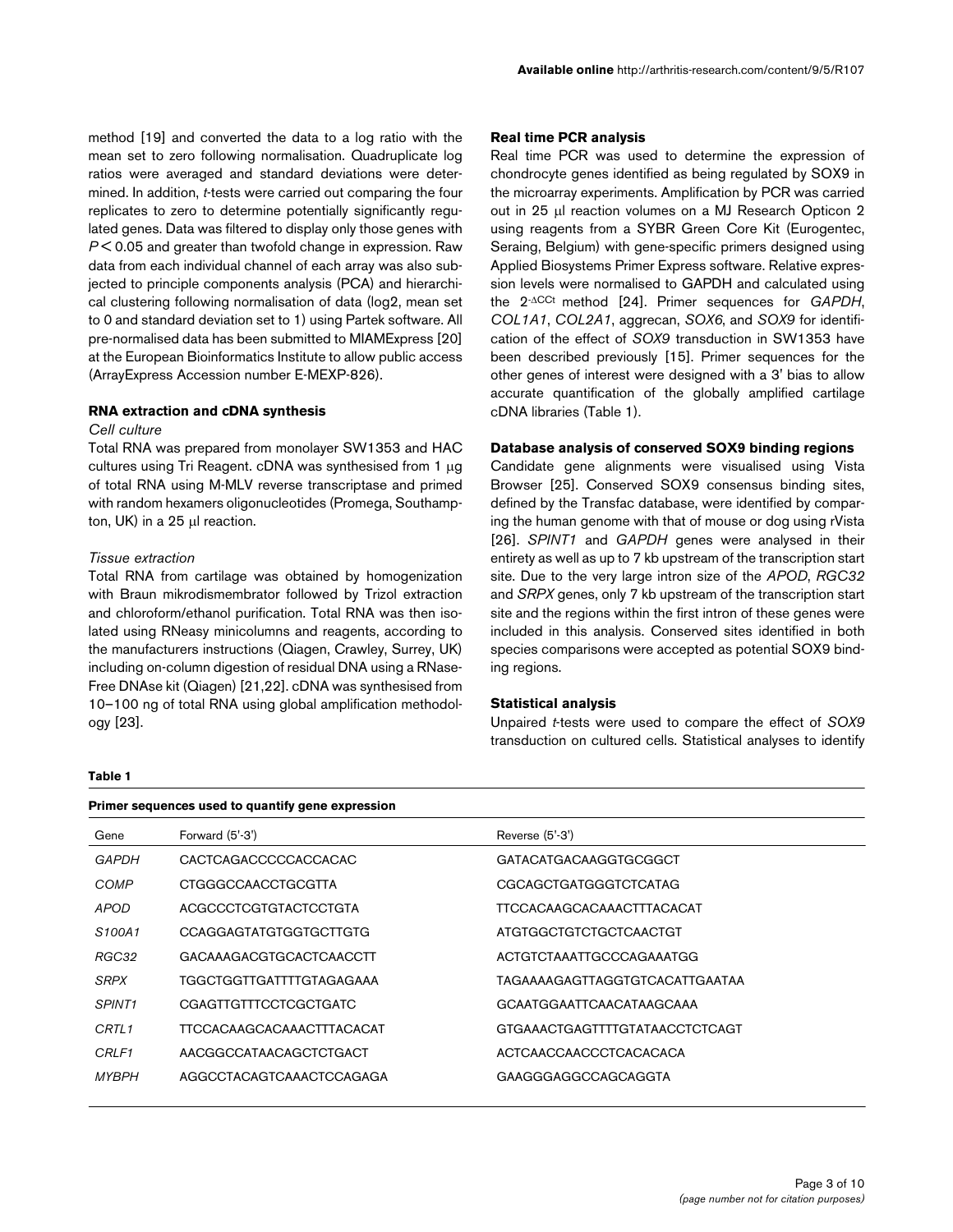



Retroviral expression of SOX9 in SW1353 chondrosarcoma cells. (a) Phase contrast micrograph demonstrating the morphology of SW1353 chondrosarcoma cells transduced with a retrovirus containing *GFP* or bicistronic *SOX9-GFP*. Scale Bar = 50 μm. **(b)** Cell lysates from *GFP*or *SOX9*-SW1353 cells were analysed by western blotting using an anti-SOX9 antibody. **(c)** Real time PCR analysis of cDNA derived from green-fluorescent protein (GFP; black bars) or bicistronic *SOX9-GFP*  (grey bars) transduced SW1353 chondrosarcoma cells.

the effect of both disease state and site within the joint on gene expression were performed using mixed effects linear regression models following transformation of the data to allow normal distribution.

### **Results**

# **Changes in gene expression in** *SOX9* **transduced SW1353 cells**

Retroviral transduction with SOX9 was carried out on a human chondrocytic cell line (SW1353), which had previously been shown to have responses to growth factors and cytokines similar to primary chondrocytes [27] and provided RNA in amounts appropriate for microarray analysis. The SW1353 cells were transduced at ~90% efficiency with a *SOX9*-GFP bicistronic retroviral vector (*SOX9*-SW1353), and controls were transduced with a *SOX9*-free *GFP*-retrovirus (GFP-SW1353) (Figure 1a). The SW1353 cells were of interest for this study as their normal expression of SOX9 was much lower than human chondrocytes in cartilage (relative to GAPDH), whereas the level of SOX9 expression following transduction was increased by 18-fold (Figure 1c) and approached the level found in cartilage. There was no discernable change in morphology following SOX9 transduction. Immunoblotting confirmed that *SOX9*-SW1353 synthesised increased levels of the SOX9 protein compared with controls (Figure 1b). The cells also showed increased gene expression of *SOX6* (up to 14-fold) and *COL2A1* (up to 13-fold), but aggrecan expression was low and was unchanged by *SOX9*. The SW1353 cells expressed high levels of *COL1A1* and this was reduced 6-fold by SOX9 transduction. The stimulation of both *SOX6* and *COL2A1* by *SOX9* confirmed that SW1353 cells were responsive to this factor, unlike other non-chondrocytic cells, such as dermal fibroblasts, which failed to upregulate cartilage matrix genes in response to *SOX9* transduction [28].

#### **Microarray analysis of SOX9-transduced SW1353 cells**

Dual hybridisations were performed in quadruplicate (including duplicated orientations of dye to sample) using probes produced from single RNA samples from *SOX9*-SW1353 or *GFP*-SW1353 cells. Extensive filtering of the normalised data was carried out as described in the materials and methods section. From the original 9,600 different genes on each array, 22 were found to be upregulated and 9 were downregulated by *SOX9*. From these, eight of the most strongly regulated genes were selected for further analysis (Table 2).

#### **Real time PCR analysis of SOX9-regulated genes**

Gene-expression analysis by quantitative real time (qRT) PCR was used to confirm the gene changes identified by the microarray analysis. Statistically significant upregulation was observed for *SRPX* (1.8-fold), *S100A1* (7.9-fold), *APOD* (4.2 fold) *RGC32* (2.3-fold) and *CRTL1* (2 fold) with analyses from separately cultured SW1353 cells. Regulation of the expression of *SPINT1*, *CRLF1* and *MYBPH* could not be confirmed.

Having previously shown that retroviral transduction with SOX9 of passaged human OA chondrocytes re-activated their potential to form cartilage matrix [15], we investigated the expression of the novel genes identified in SW1353 cells in human articular chondrocytes that had been expanded in monolayer culture and transduced with *SOX9*-retrovirus. The results showed significant upregulation (*P* < 0.05) of *S100A1* (26.8-fold), *CRTL1* (3.0-fold) and *SRPX* (1.7-fold) following *SOX9* transduction. Interestingly, *SPINT1* was also significantly upregulated in the chondrocytes (2.1-fold), which differed from the finding in the SW1353 cells. *APOD* was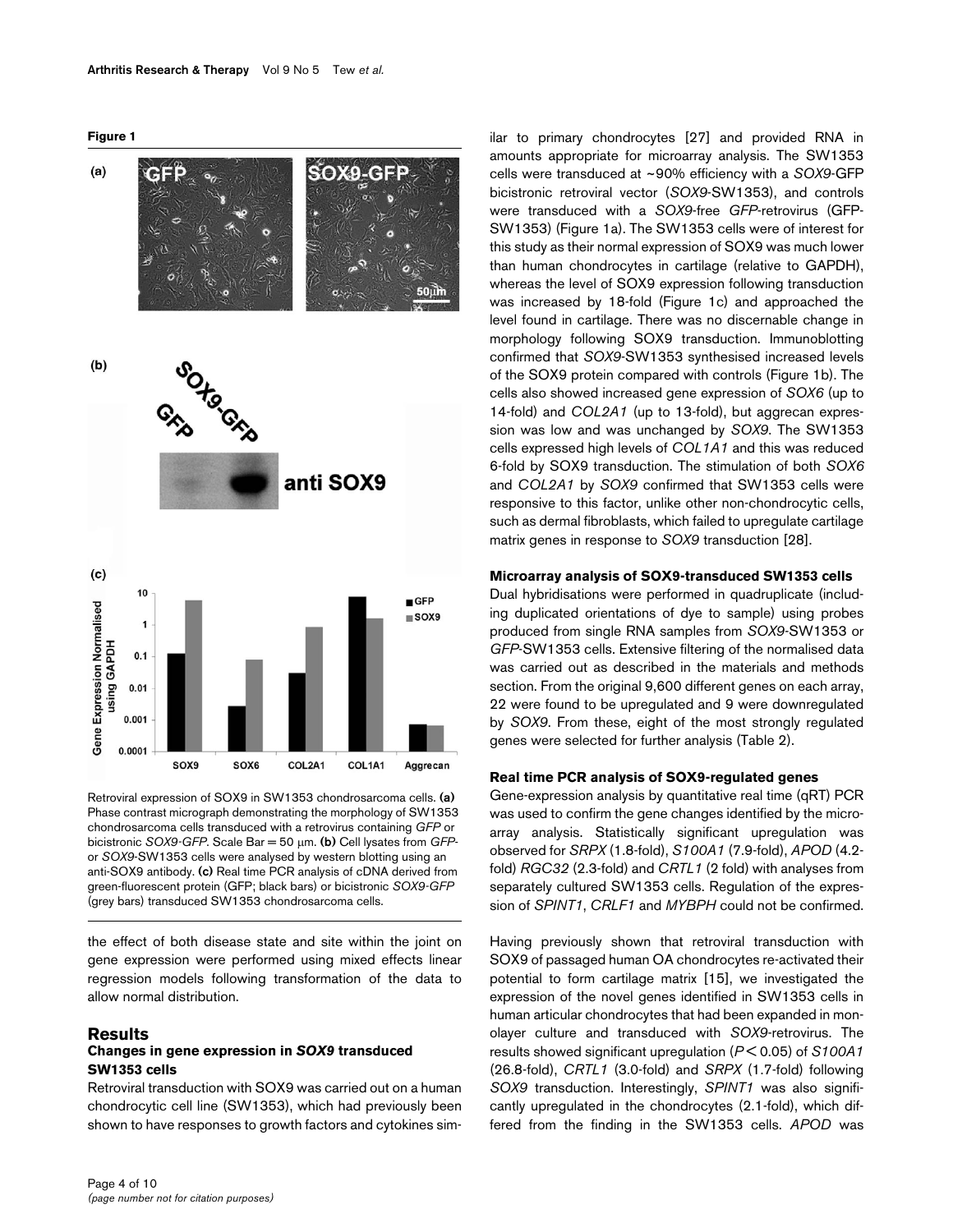### **Table 2**

**Candidate genes chosen following microarray analysis of SOX9 transduced SW1353 chondrosarcoma cells**

| Gene name                                           | GenBank accession number | Fold upregulation | Fold downregulation |
|-----------------------------------------------------|--------------------------|-------------------|---------------------|
| Apolipoprotein D (APOD)                             | NM 001647                | 22.89             | <b>NA</b>           |
| RGC32                                               | NM 014059                | 10.82             | NA                  |
| S100 calcium-binding protein A1 (S100A1)            | NM 006271                | 8.84              | <b>NA</b>           |
| Sushi-repeat-containing protein X chromosome (SRPX) | NM 006307                | 3.47              | NA                  |
| Cytokine receptor-like factor 1 (CRLF1)             | NM 004750                | 3.31              | <b>NA</b>           |
| Cartilage linking protein 1 (CRTL1)                 | NM 001884                | 2.97              | <b>NA</b>           |
| Myosin-binding protein H (MYBPH)                    | NM 004997                | <b>NA</b>         | 4.23                |
| Kunitz-type protease inhibitor (SPINT1)             | AF027205                 | <b>NA</b>         | 2.83                |

Genes demonstrated regulation consistently across quadruplicate microarray experiments. NA, not applicable.

expressed at very low level in transduced and control human OA chondrocytes in monolayer culture, and although its expression appeared to be increased slightly following *SOX9* transduction, no statistical analysis was possible. *MYBPH* expression was again unaffected by *SOX9*. Therefore, there were examples of genes that displayed similar responses to SOX9 transduction in both SW1353 cells and primary chondrocytes, but also genes for which there were clear regulatory differences between the cell types.

### **Primary chondrocyte culture with decrease in SOX9 expression**

To determine whether the expression of genes identified in this study were altered by non-viral-mediated changes in SOX9 expression, we investigated *in vitro* cultures of freshly isolated human articular chondrocytes (Figure [2\)](#page-5-0). These cells were from OA cartilage, and had a lower expression of SOX9 in culture than in tissue, but still higher (relative to GAPDH) than in SW1353 cells. During monolayer culture of the OA chondrocytes there was a further 8–10-fold decrease in *SOX9* expression, and we examined whether this was accompanied by any change in expression of the newly identified genes (Figure [2](#page-5-0)). A number of the genes including *S100A1*, *RGC32*, *CRTL1* and *SPINT1* were down regulated under these conditions, and therefore correlated with the reduction in *SOX9*. *SRPX*, in contrast, did not correlate with *SOX9* in the monolayer cultured HAC, and its expression increased with passage. The expression of another gene, *CRLF1*, was unchanged during the fall in SOX9. The expression of *MYBPH* and *APOD* (one of the genes most strongly upregulated by *SOX9* in SW1353 cells) were very low in these primary human articular chondrocytes, and significant regulation could not be identified.

# **Expression of SOX9-regulated genes in normal and osteoarthritic cartilage**

In a previous study [5] we showed that osteoarthritic cartilage consistently showed reduced expression of *SOX9* compared with healthy age-matched control tissue. It was therefore of

great interest to understand whether the newly identified genes were also altered in expression in OA cartilage. We therefore probed globally amplified cDNA samples from normal and OA femoral knee cartilage [5] for their expression (Figure 3). Furthermore, the tissues samples analysed were paired cartilage samples from high-load-bearing (MFC) and low-loadbearing regions (LPC) of the same joints. *SOX9* gene expression was reduced (*P* < 0.0001) in the osteoarthritic samples compared with the age-matched controls, and there was no difference between differently loaded sites. Of the genes investigated, five were expressed at lower level in osteoarthritic cartilage (*CRTL1* (*P* < 0.01), *SRPX* (*P* < 0.0001), *SPINT1* (*P* < 0.0001), *RGC32* (*P* < 0.001) and *APOD* (*P* < 0.0001)). One gene (*CRLF1*) was significantly upregulated in OA tissue compared with normal tissue (*P* < 0.01), and *S100A1* showed a wide range of expression and no significant difference between OA and controls; however, analysis of the results from all the cartilage samples showed that its expression was correlated with SOX9. Most genes investigated showed similar expression in both the more highly loaded MFC and the lower loaded LPC sites. The exceptions to this were *APOD*, which was further reduced (*P* < 0.01) in expression in the more loaded and damaged cartilage, while both *S100A1* (p < 0.03) and *CRLF1* (p < 0.02) were expressed at higher levels in the more loaded tissue. The analysis of cartilage oligomeric matrix protein (*COMP*) gene expression showed that it was unaffected in OA (or location in the joint), and demonstrated that there was no generalised downregulation of all gene expression in OA chondrocytes.

# **Genomic analysis of potential SOX9 binding sites in candidate genes**

The candidate genes *SPINT1*, *SRPX*, *APOD, RGC32, CRTL1* and *S100A1* were among those whose expression followed that of SOX9 in most of the experimental systems that we examined. Of these genes, *CRTL1* and *S100A1* have previously been shown to possess SOX9 binding sequences within their promoter regions [9,29]. Potential SOX9 binding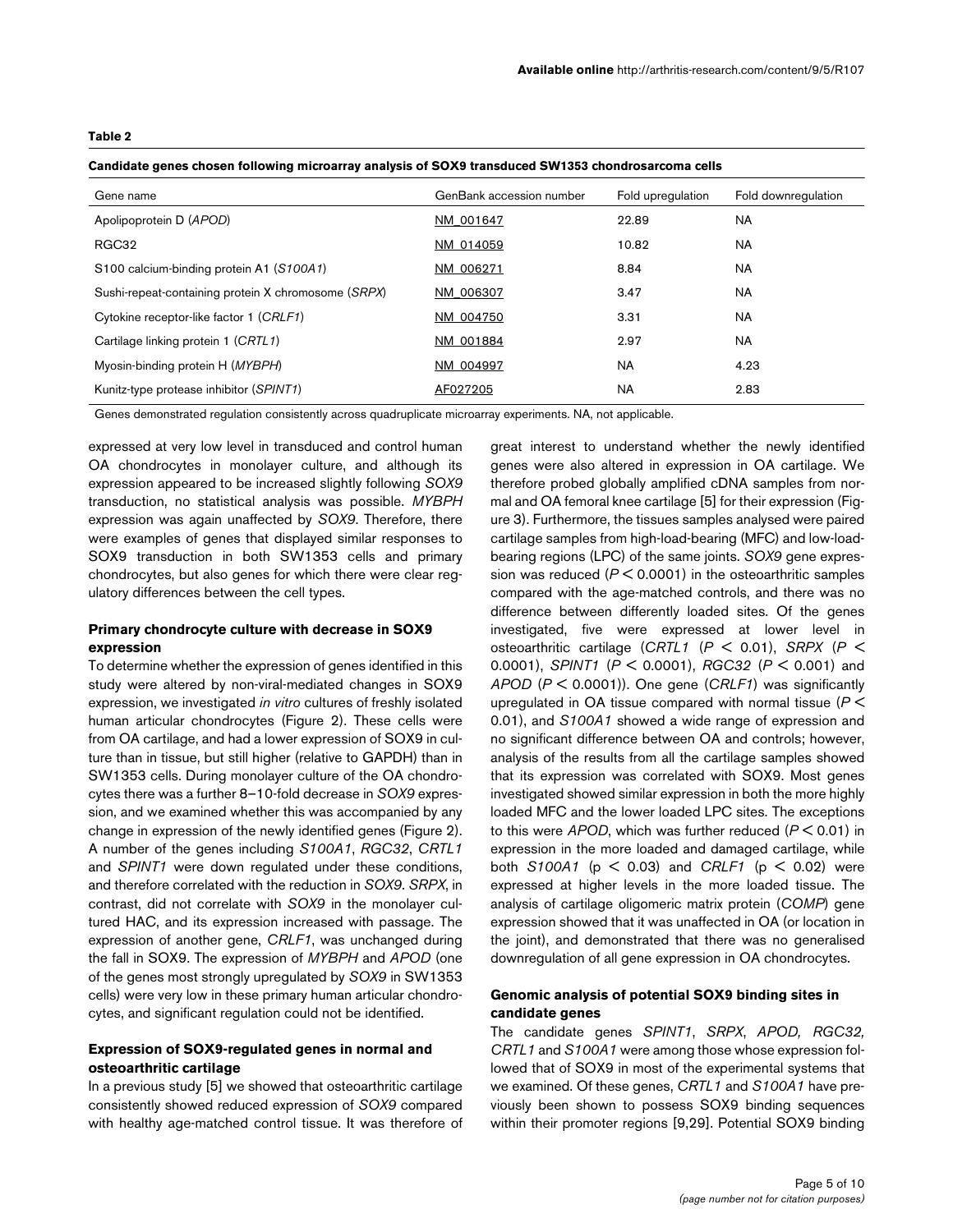

<span id="page-5-0"></span>

Regulation of candidate genes during chondrocyte dedifferentiation. Real time PCR analysis of candidate gene expression in cDNA from human articular chondrocytes at passage (P) 0, 1 or 2. Mean fold-change values (where P0 = 1) with standard errors are presented from chondrocytes cultures obtained from 3 donors. \* indicates significant difference in expression compared with passage 0 levels *P* < 0.05 by paired students *t*-test.

sites in non-coding, conserved regions of the genome in and around the other four gene loci were studied using rVista. This tool identifies conserved transcription factor binding sites in sequences based on homologies of such sites between different species, and in these genes it identified binding site conservation in human, mouse and dog sequences (Table 3). The analysis demonstrated conserved SOX9 binding regions in all four candidate genes. As a control, analysis of the house-keeping gene *GAPDH* revealed no potential SOX9 binding sites common to all three genomic sequences.

# **Discussion**

The transcription factor SOX9 has been shown to control the transcription of a number of important cartilage matrix genes. It is able to interact with a conserved cartilage-specific enhancer element in the *COL2A1* gene and can bind to promoter and enhancer regions in a number of other cartilage matrix genes [6-9]. This work has now identified a number of genes whose expression was changed in SW1353 cells by increasing SOX9 expression by retroviral transduction and may similarly contain conserved SOX9 response elements

The human SW1353 cells have previously been used to elucidate cytokine regulation of ECM-degrading proteases as model chondrocytes [27,30] and their *SOX9* expression was shown to be increased by fibroblast growth factors 1, 2 and 9 and decreased by IL1 $\beta$  and TNF $\alpha$  [31]. They have also been used to identify cyclic AMP response element binding protein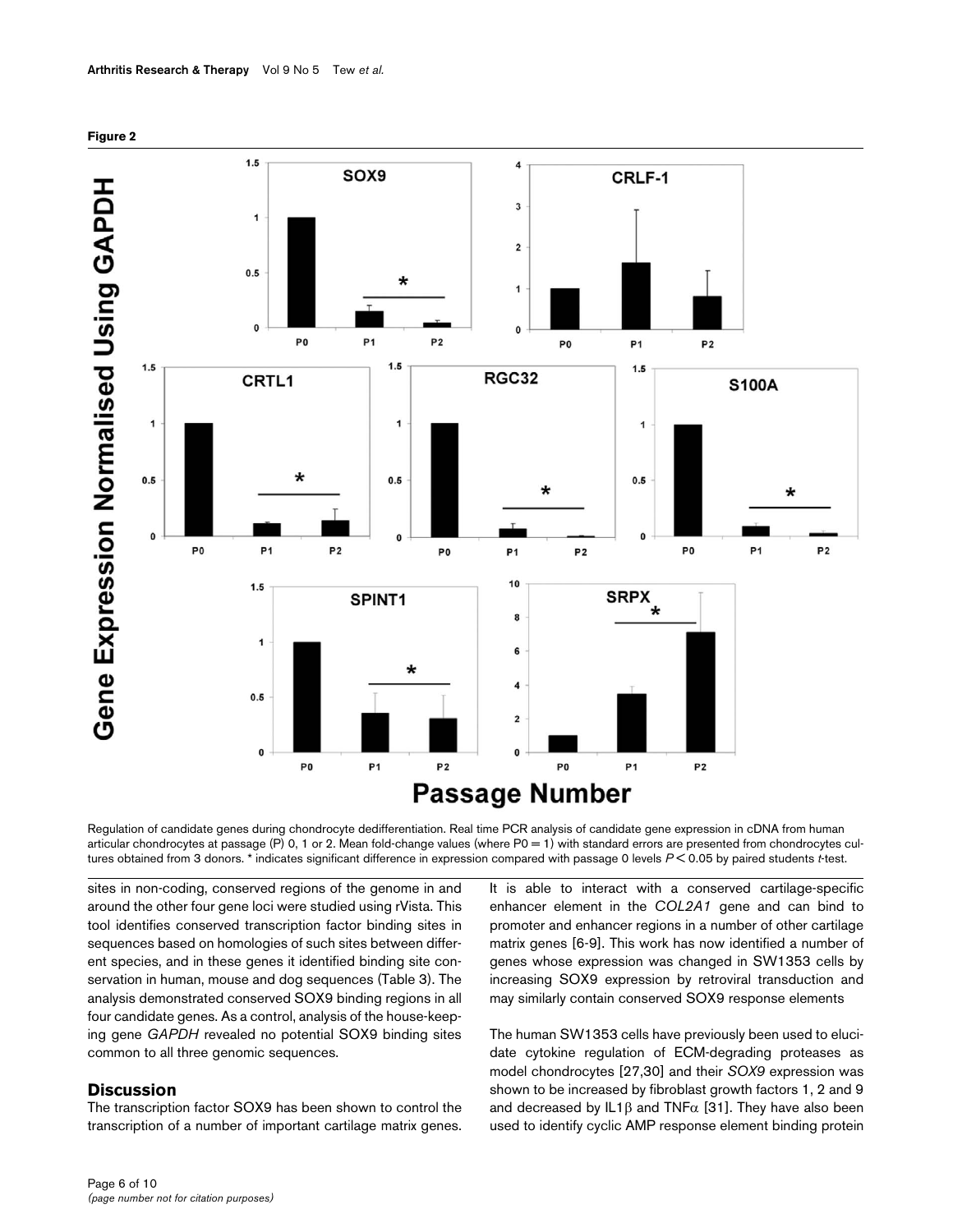

Comparison of the expression levels of candidate genes in normal and osteoarthritic cartilage. Real time PCR analysis of candidate gene expression in globally amplified cDNA representative of mRNA levels from normal ( $n = 8$ ) or osteoarthritic ( $n = 15$ ) human articular cartilage samples. Cartilage for the analysis was derived from either the medial or lateral femoral condyles. NM = normal medial, NL = normal lateral, OM = osteoarthritic medial and OL = osteoarthritic lateral. Symbols above bars indicate statistically significant regulation of that gene caused by:\* disease ( $P$  < 0.05 mixed effects regression model) or  $\blacklozenge$  joint location (*P* < 0.05 mixed effects regression model).

and p300 as novel partners of SOX9 that bind at cartilagespecific promoter sites [32]. Thus the SW1353 cells have some features of chondrocytes, but as with other chondrocytic cells in monolayer culture they expressed low levels of both cartilage ECM genes and SOX9, 6 and 5 [33]. Their transduction of cytokine signals has also been reported to differ from that seen in primary articular chondrocytes [33]. In this study SOX9-transduction increased the expression of target genes (such as *COL2A1*), although others appeared unaffected (such as aggrecan). The SW1353 cells therefore appear to lack some chondrocyte properties, but their response to SOX9 transduction was clearly more chondrocyte-like than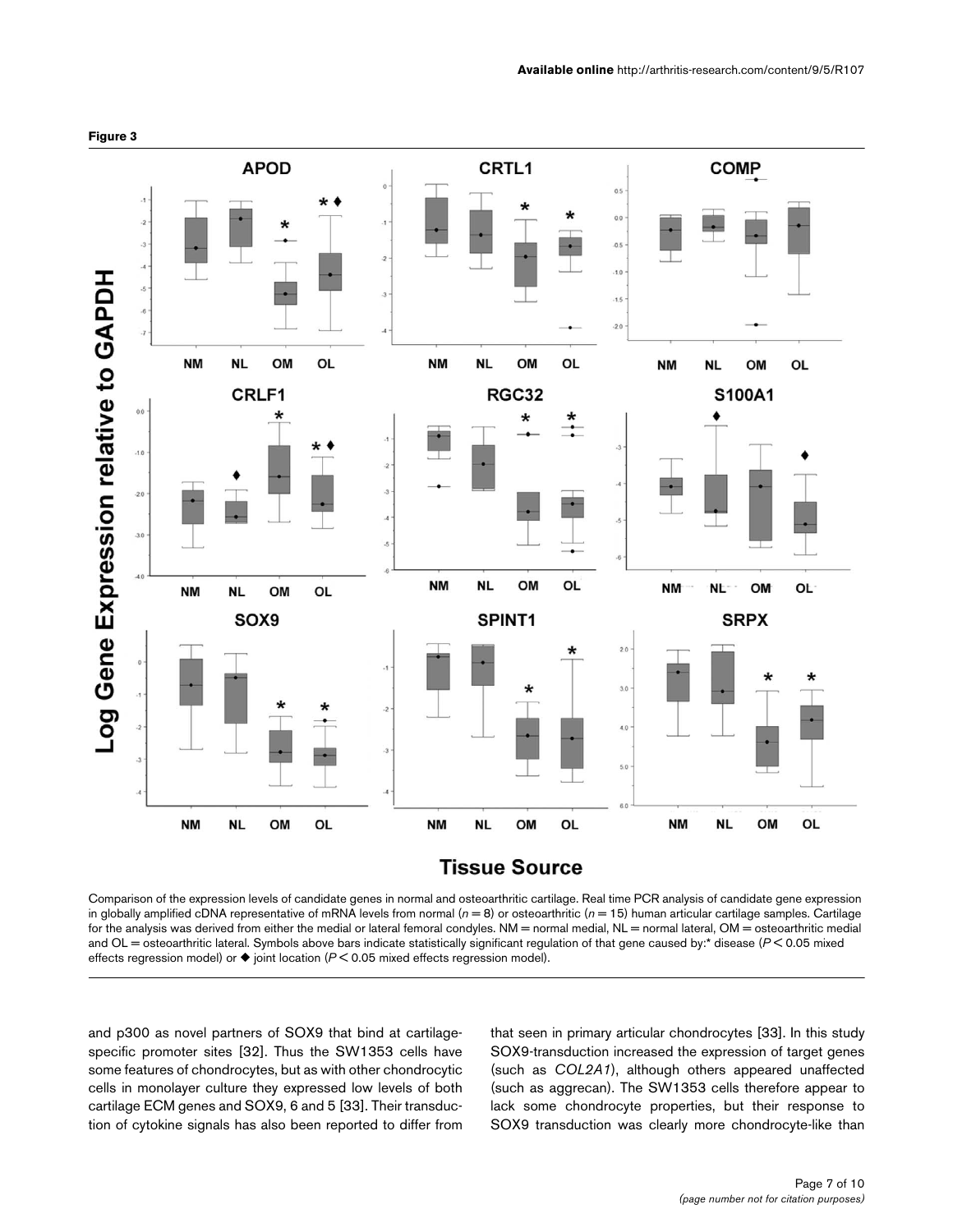#### **Table 3**

| Predicted SOX9 binding sites in candidate genes <sup>a</sup> |                                                                                 |                                                                                          |  |  |  |
|--------------------------------------------------------------|---------------------------------------------------------------------------------|------------------------------------------------------------------------------------------|--|--|--|
| Gene                                                         | Conserved SOX9 binding site, relative to transcription start site               | Transcription start site (bp position based on <i>homo sapiens</i><br>genome build 35.1) |  |  |  |
| APOD                                                         | $+2998$ bp to $+3011$ bp $+3110$ bp to $+3123$ bp                               | CHR3 RANDOM:544561                                                                       |  |  |  |
| GAPDH                                                        | None passed criteria                                                            | CHR12:6513945                                                                            |  |  |  |
| RGC32                                                        | $+2534$ bp to $+2547$ bp                                                        | CHR13:40929712                                                                           |  |  |  |
| SPINT <sub>1</sub>                                           | $-1183$ bp to $-1170$ bp                                                        | CHR15:38923534                                                                           |  |  |  |
| <b>SRPX</b>                                                  | $+3939$ bp to $+3952$ bp $+5628$ bp to $+5641$ bp $+15773$ bp to<br>$+15786$ bp | CHRX:37836348                                                                            |  |  |  |

aBase pair (bp) positions are given relative to the transcription start site of each gene. In all instances, positive numbers describe sites within the first intron of the gene.

dermal fibroblasts, which showed no regulation cartilage matrix genes in response to the overexpression of SOX9 [28].

From the initial microarray analysis we followed up geneexpression changes by qRT-PCR analysis in SOX9-SW1353 cells to confirm their regulation. Investigation of changes in the expression of this panel of genes in primary human chondrocytes following SOX9 transduction showed that some genes showed evidence of similar control to SW1353 cells, although some showed no comparable response. To extend these observations we investigated the expression in articular chondrocytes under conditions where the expression of SOX9 was changed by both natural and pathological factors. The expression was investigated in primary human chondrocytes cultured and passaged in monolayer, under which conditions the expression of SOX9 progressively becomes reduced. It was only after culture of the OA chondrocytes that the expression of SOX9 became reduced to the level found in the SW1353 cells before transduction. The change in expression during this fall in endogenous SOX9 expression showed *S100A1*, *RGC32*, *CRTL1* and *SPINT1* to decrease, which were therefore correlated with SOX9, as in SW1353 cells.

The identification of these SOX9-regulated genes led us to probe a human normal and OA cartilage library of globally amplified cDNA representing mRNA levels in chondrocytes in cartilage taken from load bearing or non-load-bearing regions from age-matched normal and OA human knees. *SOX9* has been shown to be downregulated in osteoarthritis, and this may contribute to the pathological process by causing a reduction in the expression of ECM genes [4,5]. We found that many of the genes whose expression was altered by SOX9 in SW1353 cells and/or isolated primary chondrocytes displayed altered expression levels in OA cartilage (*CRTL1* (*P* < 0.01), *SRPX* (*P* < 0.0001), *SPINT1* (*P* < 0.0001), *RGC32* (*P* < 0.001) and *APOD* (*P* < 0.0001)) compared with agematched controls. It is worth noting that even a gene such as COL2A1, which is known to have SOX9 regulatory elements, has been demonstrated to poorly correlate with the expression of SOX9 in control and osteoarthritic cartilage [4], suggesting that in OA its expression is more dominantly controlled by other factors. It was therefore more interesting to identify genes such as *CRTL1*, *RGC32*, *S100A1* and *APOD*, which had a pattern of expression closely correlating with SOX9 expression levels in SW1353 cells, in primary chondrocytes, and also in OA cartilage. *SRPX* generally correlated with SOX9, except during chondrocyte dedifferentiation, which may indicate that other factors predominantly influence it during this process.

*APOD*, which was expressed at relatively low levels in SW1353 cells, was expressed more strongly in cartilage, and the expression was reduced in OA, which was consistent with the decrease in *SOX9*. *APOD* encodes apolipoprotein D, which is a protein component of low density lipoprotein in human plasma [34], and is reported to be a transit protein in the skin [35]. It may therefore have some function in cartilage ECM. The finding that *APOD* is downregulated in OA agrees with two previous microarray studies comparing normal and OA tissue [36,37]. The present results showed further that *APOD* expression was not only downregulated in OA, but was also most strongly downregulated in the highly loaded, more physically damaged cartilage. *APOD* expression thus correlated with cartilage damage, whereas matrix genes, such as *CTRL1* and *SOX9*, were similarly changed in OA in both lowloaded and high-loaded cartilage sites.

*S100A1* encodes an intercellular calcium-binding protein, which can control myocardial contractility [38] and has recently been identified as an important SOX9 regulated gene that controls the terminal differentiation of chondrocytes [29]. *S100A1* has previously been reported to be downregulated in osteoarthritis [36]. In the OA and control cartilage samples investigated here, *S100A1* had lower mean expression in OA, but the difference was not statistically significant. However, its expression was found to be significantly correlated with *SOX9* when the results from all cartilage samples were analysed (data not shown).

*SRPX* expression was increased by SOX9 transduction in SOX9-SW1353 and in primary human articular chondrocytes, and its expression was greatly reduced in OA cartilage. It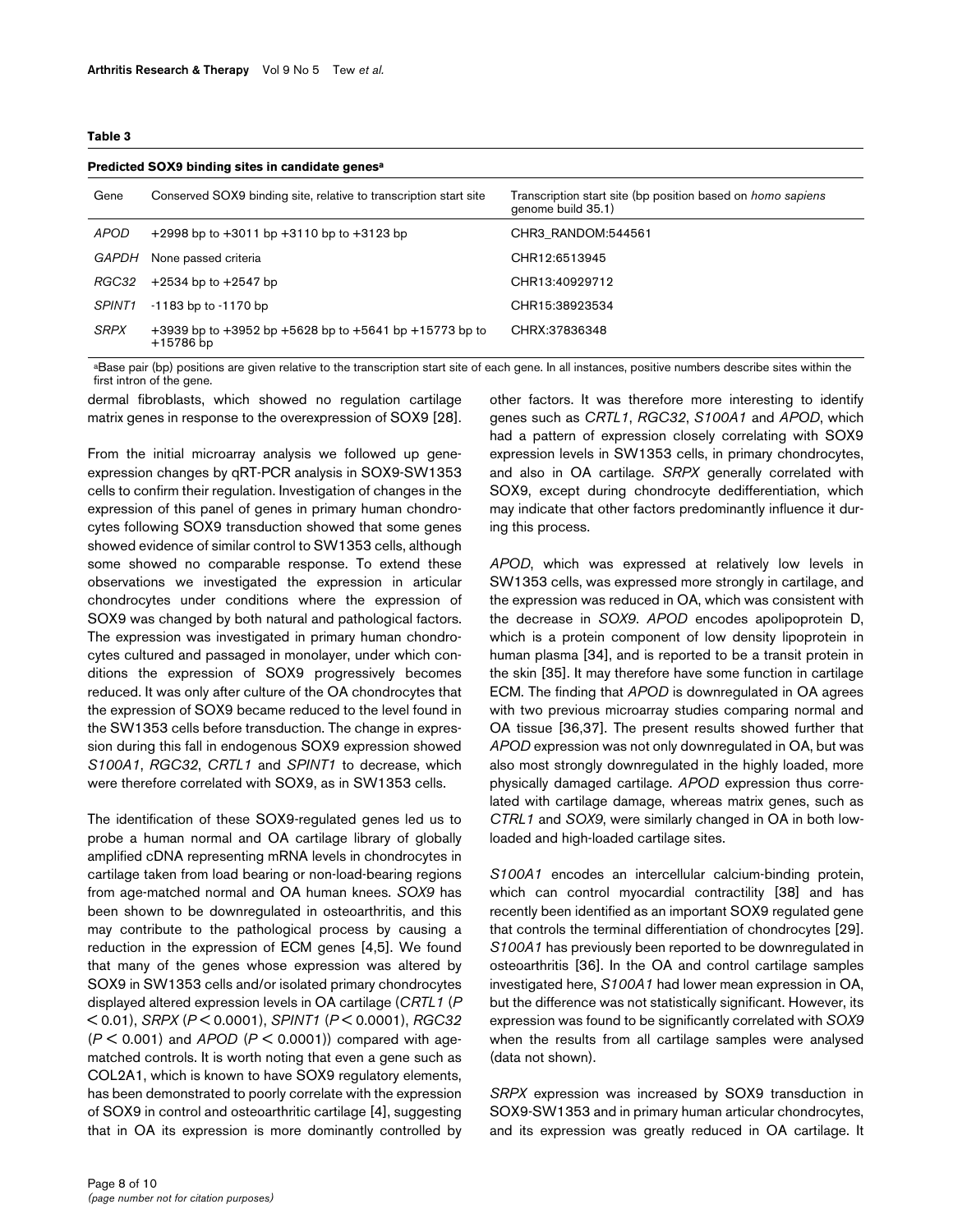therefore correlated well with SOX9 expression, although during chondrocyte dedifferentiation its expression increased more than sevenfold by passage 2 and was clearly unrelated to SOX9. This perhaps emphasises that any loss of chondrocyte phenotype in OA cartilage does not occur through a mechanism closely related to the loss of phenotype that occurs in these cells in monolayer culture. *SRPX* has a recognised role in ocular biology and disease. The *SRPX* gene encodes a putative membrane protein expressed abundantly in the retina, and was discovered as a candidate gene responsible for X-linked retinitis pigmentosa [39]. SOX9 has a potential regulatory role in the development of the retina, and may regulate the synthesis of collagen type II in the vitreous of the eye [40]. Furthermore, disrupted *SOX9* expression in the 'odd sex' transgenic mouse, which results in sex reversal, also causes an eye phenotype with microphthalmia with cataracts [41]. The expression of SRPX may therefore be regulated by SOX9 during ocular development and may also have a role in cartilage biology.

Despite being unable to confirm any regulation by SOX9 in SW1353 by real time PCR, and with its expression unaffected in primary chondrocytes by the transition to monolayer culture, it was interesting that CRLF1 was significantly upregulated in osteoarthritic cartilage. CRLF1 protein is a member of the cytokine type I receptor family, and when expressed as a heterodimer with the cardiotrophin-like cytokine (CLC) can activate the membrane bound ciliary neurotrophic factor receptor- $\alpha$  (CNTFR $\alpha$ ), which causes an interaction between gp130 and leukaemia inhibitory factor receptor, leading to cell signalling [42,43]. Further work characterising the expression of the genes encoding CNTFR $\alpha$  and CLC in cartilage is required as does the possibility that upregulation of *CRLF1* expression could have a use as a marker of OA.

This study identified genes whose expression in chondrocytes was consistently correlated with changes in SOX9 expression. The results suggested that the expression of these genes may be regulated by SOX9, and as SOX9 is essential for chondrocyte phenotype, the novel genes with unknown function may help control the differentiated state of chondrocytes within cartilage. The correlation of expression with SOX9 linked these genes to changes in cartilage in OA. As OA is characterized by degenerative changes in cartilage it will be important to establish how the changes in the expression of SOX9-regulated genes contribute to the progressive loss of chondrocyte function and the compromise in cartilage integrity that occurs in OA.

# **Conclusion**

We have identified genes in a human chondrosarcoma cell line whose expression is altered by the overexpression of the chondrogenic transcription factor SOX9. Some of these genes were similarly regulated in primary human chondrocytes in response to changes in SOX9 induced by overexpression or

by dedifferentiation in culture. The expression of some of these genes was also correlated with SOX9 expression in intact human articular cartilage, and was therefore suppressed in OA cartilage compared with age-matched control cartilage.

### **Competing interests**

The authors declare that they have no competing interests.

# **Authors' contributions**

SRT conceived, designed and performed the experimental work associated with the microarray and was responsible for the initial versions of this manuscript. CJB collected the normal and OA cartilage and produced the cDNA libraries from femoral cartilage. CMR undertook the laboratory work associated with real time PCR analysis of the normal and OA cartilage libraries. PDC performed the statistical analyses, designed and validated the PCR primers, and supervised the project. TEH supervised and oversaw the completion of the studies as well as the writing of this manuscript. All authors read and approved the final manuscript.

# **Acknowledgements**

The authors wish to thank Andrew Hayes and Leo Zeef for technical and analytical assistance with the microarray study and to the Human Genome Mapping Project for kindly providing the arrays. This work was funded by Biotechnology and Biological Sciences Research Council, Medical Research Council and Engineering and Physical Sciences Research Council, The Wellcome Trust (Research Leave Fellowship GR067462MA to PDC) and the Arthritis Research Campaign (Clinical Research Training Fellowship to CJB).

### **References**

- 1. Zhao Q, Eberspaecher H, Lefebvre V, De Crombrugghe B: **[Paral](http://www.ncbi.nlm.nih.gov/entrez/query.fcgi?cmd=Retrieve&db=PubMed&dopt=Abstract&list_uids=9264261)[lel expression of Sox9 and Col2a1 in cells undergoing](http://www.ncbi.nlm.nih.gov/entrez/query.fcgi?cmd=Retrieve&db=PubMed&dopt=Abstract&list_uids=9264261) [chondrogenesis.](http://www.ncbi.nlm.nih.gov/entrez/query.fcgi?cmd=Retrieve&db=PubMed&dopt=Abstract&list_uids=9264261)** *Dev Dyn* 1997, **209:**377-386.
- 2. Buckwalter JA, Saltzman C, Brown T: **[The impact of osteoarthri](http://www.ncbi.nlm.nih.gov/entrez/query.fcgi?cmd=Retrieve&db=PubMed&dopt=Abstract&list_uids=15480076)[tis: implications for research.](http://www.ncbi.nlm.nih.gov/entrez/query.fcgi?cmd=Retrieve&db=PubMed&dopt=Abstract&list_uids=15480076)** *Clin Orthop Relat Res* 2004:S6-15.
- 3. Aigner T, McKenna L: **[Molecular pathology and pathobiology of](http://www.ncbi.nlm.nih.gov/entrez/query.fcgi?cmd=Retrieve&db=PubMed&dopt=Abstract&list_uids=11846033) [osteoarthritic cartilage.](http://www.ncbi.nlm.nih.gov/entrez/query.fcgi?cmd=Retrieve&db=PubMed&dopt=Abstract&list_uids=11846033)** *Cell Mol Life Sci* 2002, **59:**5-18.
- 4. Aigner T, Gebhard PM, Schmid E, Bau B, Harley V, Poschl E: **[SOX9 expression does not correlate with type II collagen](http://www.ncbi.nlm.nih.gov/entrez/query.fcgi?cmd=Retrieve&db=PubMed&dopt=Abstract&list_uids=12935820) [expression in adult articular chondrocytes.](http://www.ncbi.nlm.nih.gov/entrez/query.fcgi?cmd=Retrieve&db=PubMed&dopt=Abstract&list_uids=12935820)** *Matrix Biol* 2003, **22:**363-372.
- 5. Brew CJ, Andrew JG, Boot-Handford R, Hardingham TE: **Late osteoarthritic cartilage shows down regulation of SOX9 and aggrecan expression but little evidence of chondrocyte hypertrophy.** *Trans Orthop Res Soc* 2004, **50:**938.
- 6. Sekiya I, Tsuji K, Koopman P, Watanabe H, Yamada Y, Shinomiya K, Nifuji A, Noda M: **[SOX9 enhances aggrecan gene promoter/](http://www.ncbi.nlm.nih.gov/entrez/query.fcgi?cmd=Retrieve&db=PubMed&dopt=Abstract&list_uids=10753864) [enhancer activity and is up-regulated by retinoic acid in a car](http://www.ncbi.nlm.nih.gov/entrez/query.fcgi?cmd=Retrieve&db=PubMed&dopt=Abstract&list_uids=10753864)[tilage-derived cell line, TC6.](http://www.ncbi.nlm.nih.gov/entrez/query.fcgi?cmd=Retrieve&db=PubMed&dopt=Abstract&list_uids=10753864)** *J Biol Chem* 2000, **275:**10738-10744.
- 7. Zhang P, Jimenez SA, Stokes DG: **[Regulation of human COL9A1](http://www.ncbi.nlm.nih.gov/entrez/query.fcgi?cmd=Retrieve&db=PubMed&dopt=Abstract&list_uids=12399468) [gene expression. Activation of the proximal promoter region](http://www.ncbi.nlm.nih.gov/entrez/query.fcgi?cmd=Retrieve&db=PubMed&dopt=Abstract&list_uids=12399468) [by SOX9.](http://www.ncbi.nlm.nih.gov/entrez/query.fcgi?cmd=Retrieve&db=PubMed&dopt=Abstract&list_uids=12399468)** *J Biol Chem* 2003, **278:**117-123.
- 8. Bridgewater LC, Lefebvre V, de Crombrugghe B: **[Chondrocyte](http://www.ncbi.nlm.nih.gov/entrez/query.fcgi?cmd=Retrieve&db=PubMed&dopt=Abstract&list_uids=9614107)[specific enhancer elements in the Col11a2 gene resemble the](http://www.ncbi.nlm.nih.gov/entrez/query.fcgi?cmd=Retrieve&db=PubMed&dopt=Abstract&list_uids=9614107) Col2a1 tissue-specific enhancer.** J Biol Chem 1998, [Col2a1 tissue-specific enhancer.](http://www.ncbi.nlm.nih.gov/entrez/query.fcgi?cmd=Retrieve&db=PubMed&dopt=Abstract&list_uids=9614107) **273:**14998-15006.
- 9. Kou I, Ikegawa S: **[SOX9-dependent and -independent tran](http://www.ncbi.nlm.nih.gov/entrez/query.fcgi?cmd=Retrieve&db=PubMed&dopt=Abstract&list_uids=15456769)[scriptional regulation of human cartilage link protein.](http://www.ncbi.nlm.nih.gov/entrez/query.fcgi?cmd=Retrieve&db=PubMed&dopt=Abstract&list_uids=15456769)** *J Biol Chem* 2004, **279:**50942-50948.
- 10. Wagner T, Wirth J, Meyer J, Zabel B, Held M, Zimmer J, Pasantes J, Bricarelli FD, Keutel J, Hustert E, *et al.*: **[Autosomal sex reversal](http://www.ncbi.nlm.nih.gov/entrez/query.fcgi?cmd=Retrieve&db=PubMed&dopt=Abstract&list_uids=8001137)**